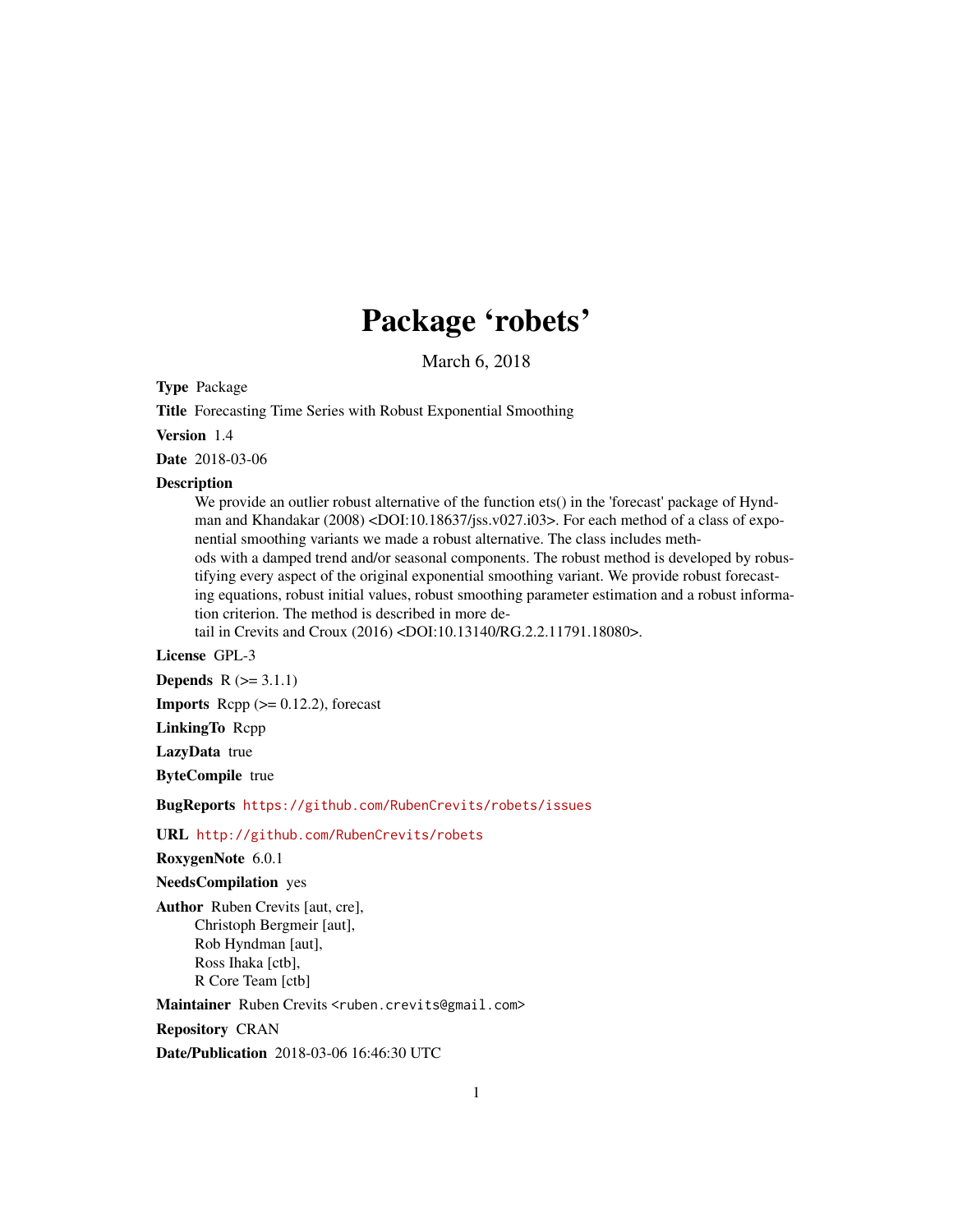## <span id="page-1-0"></span>R topics documented:

coef.robets *Coef robets model*

#### Description

Coef robets model

#### Usage

## S3 method for class 'robets' coef(object, ...)

#### Arguments

| object   | An object of class robets.    |
|----------|-------------------------------|
| $\cdots$ | Other undocumented arguments. |

#### Examples

model <- robets(nottem) coef(model)

<span id="page-1-1"></span>forecast.robets *Forecasting using ROBETS models*

#### Description

Returns forecasts and other information for univariate ROBETS models.

#### Usage

```
## S3 method for class 'robets'
forecast(object, h = ifelse(object$m > 1, 2 * object$m, 10),level = c(80, 95), PI = TRUE, lambda = object$lambda, ...)
```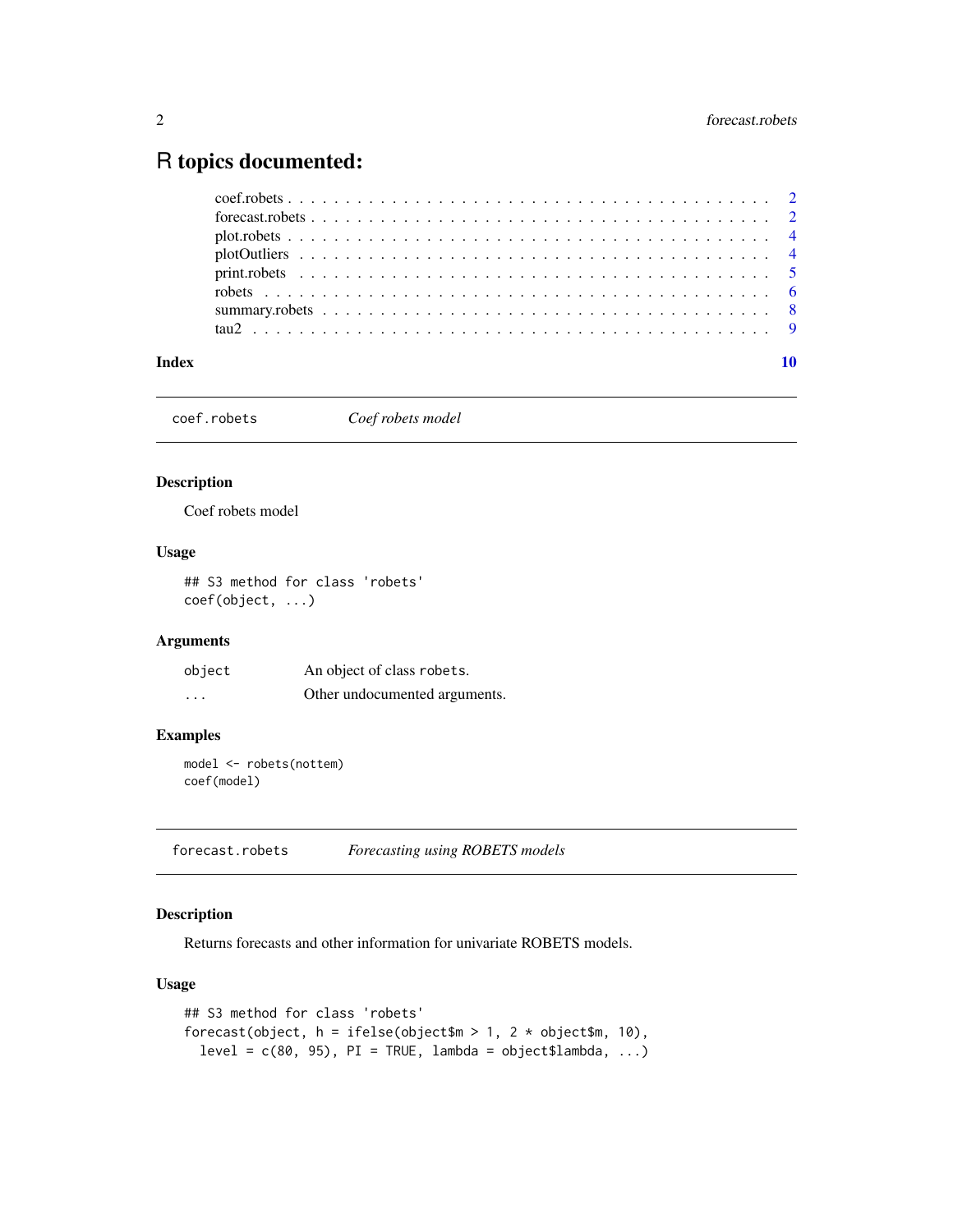#### <span id="page-2-0"></span>forecast.robets 3

#### **Arguments**

| object | An object of class "robets". Usually the result of a call to robets.                                                               |
|--------|------------------------------------------------------------------------------------------------------------------------------------|
| h      | Number of periods for forecasting                                                                                                  |
| level  | Confidence level for prediction intervals.                                                                                         |
| PI     | If TRUE, prediction intervals are calculated.                                                                                      |
| lambda | Box-Cox transformation parameter. Ignored if NULL. Otherwise, forecasts<br>back-transformed via an inverse Box-Cox transformation. |
|        | Other arguments.                                                                                                                   |

#### Details

The code of this function is based on the function forecast.ets of the package forecast of Hyndman and Khandakar (2008).

#### Value

An object of class "forecast". The function summary is used to obtain and print a summary of the results, while the function plot produces a plot of the forecasts. The generic accessor functions fitted.values and residuals extract useful features of the value returned by forecast.robets. An object of class "forecast" is a list containing at least the following elements:

- model: A list containing information about the fitted model
- method: The name of the forecasting method as a character string
- mean: Point forecasts as a time series
- x: The original time series (either object itself or the time series used to create the model stored as object).
- residuals: Residuals from the fitted model. For models with additive errors, the residuals are x - fitted values. For models with multiplicative errors, the residuals are equal to x /(fitted values) - 1.
- fitted: Fitted values (one-step ahead forecasts)

#### Author(s)

Ruben Crevits, <ruben.crevits@kuleuven.be>, <https://rcrevits.wordpress.com/research>

#### References

Crevits, R., and Croux, C (2016) "Forecasting with Robust Exponential Smoothing with Damped Trend and Seasonal Components".*Working paper*. [https://doi.org/10.13140/RG.2.2.11791.](https://doi.org/10.13140/RG.2.2.11791.18080) [18080](https://doi.org/10.13140/RG.2.2.11791.18080)

Hyndman, R. J., and Khandakar, Y (2008) "Automatic time series forecasting: The forecasting package for R".*Journal of Statistical Software* 27(3). <https://doi.org/10.18637/jss.v027.i03>

#### See Also

[robets](#page-5-1)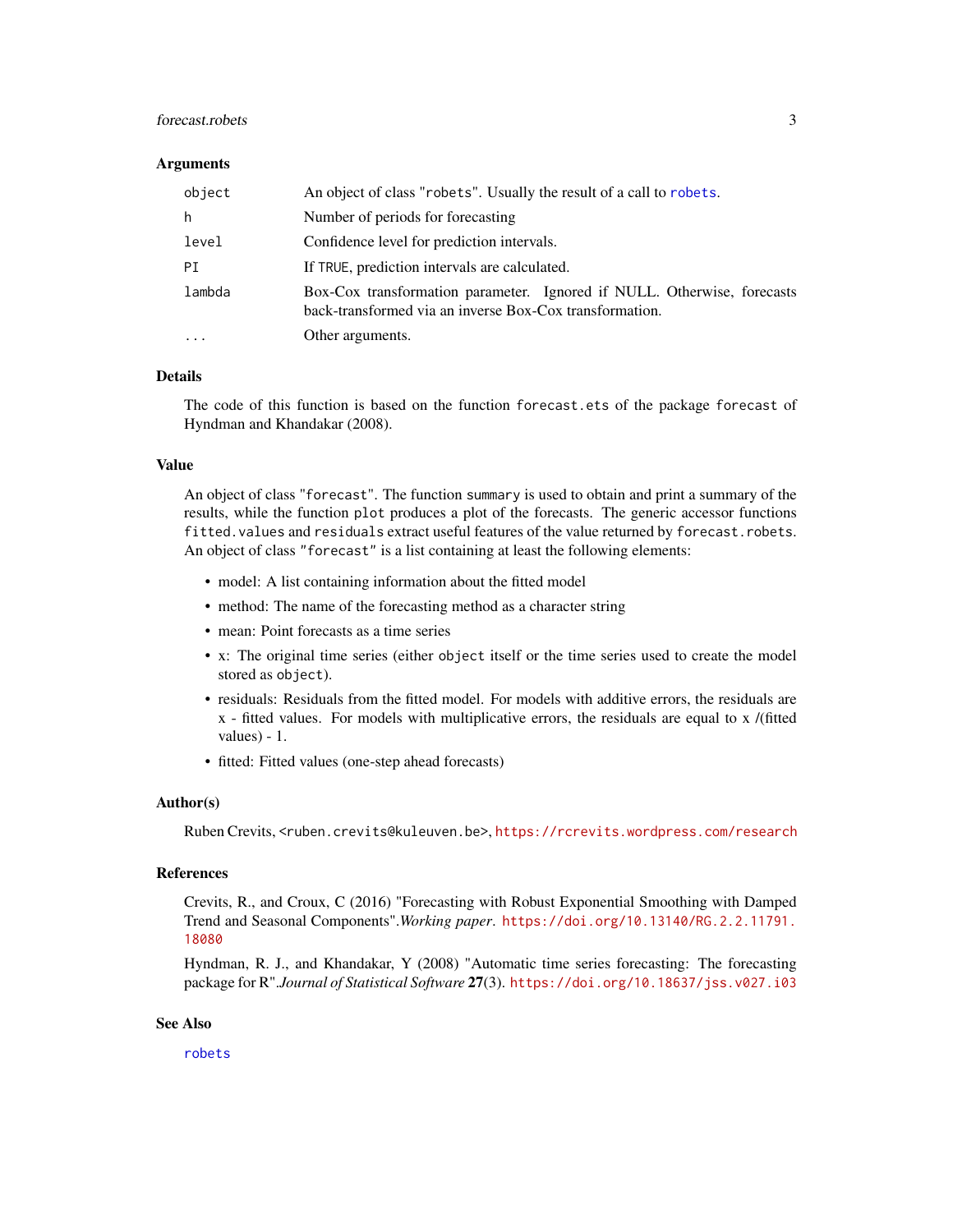#### Examples

```
library(forecast)
model <- robets(nottem)
plot(forecast(model))
```
<span id="page-3-2"></span>plot.robets *Plot robets model*

#### Description

Plot robets model

#### Usage

## S3 method for class 'robets'  $plot(x, \ldots)$ 

#### Arguments

|          | An object of class robets. |
|----------|----------------------------|
| $\cdots$ | Other plotting parameters. |

#### See Also

[plotOutliers,](#page-3-1) [plot.ets](#page-0-0)

#### Examples

```
model <- robets(nottem)
plot(model)
```
<span id="page-3-1"></span>plotOutliers *Plot outliers detected by robets model*

#### Description

Plot outliers detected by robets model

#### Usage

```
plotOutliers(object, xlab = "", ylab = "", type = "l", ...)
```
<span id="page-3-0"></span>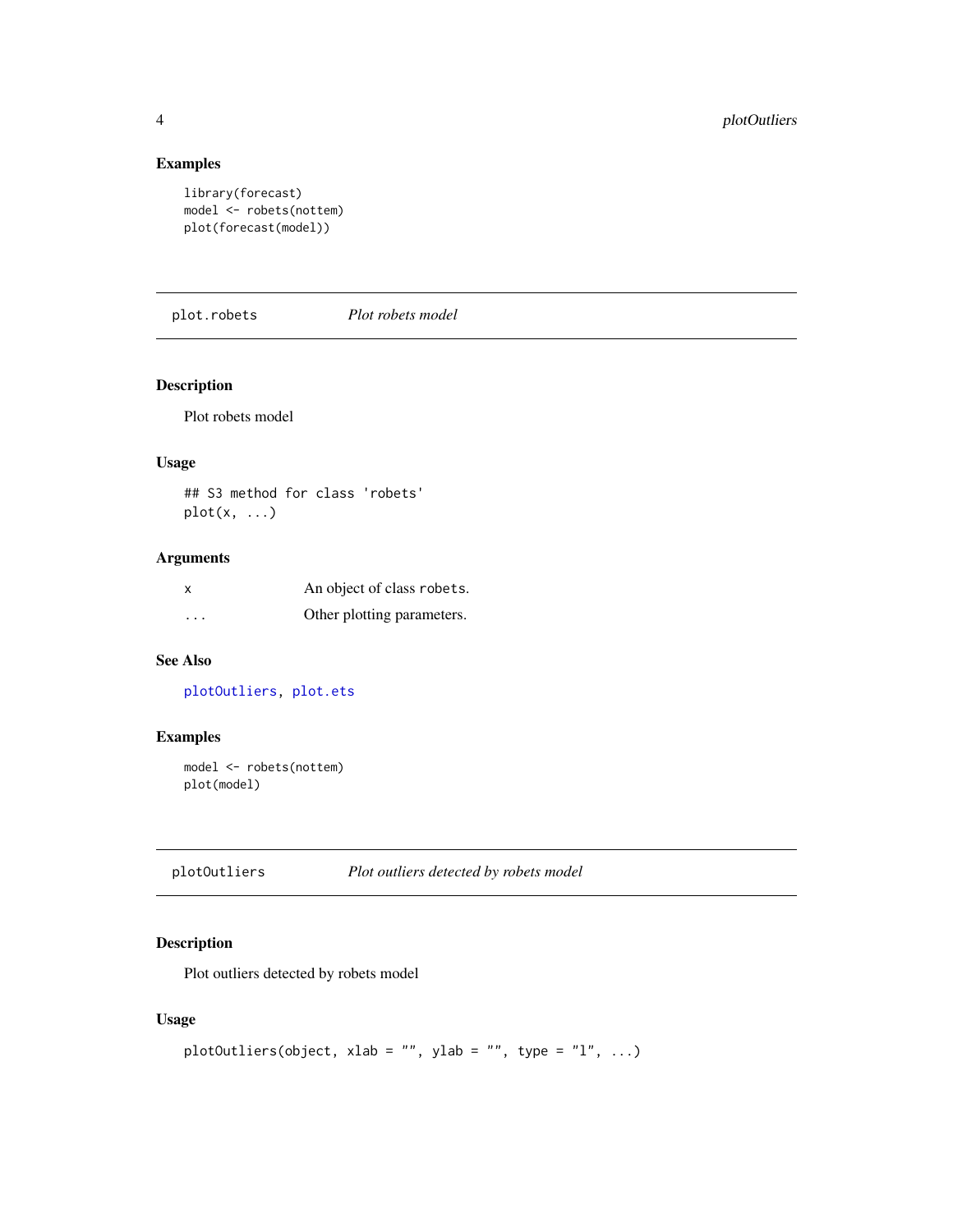#### <span id="page-4-0"></span>print.robets 5

#### Arguments

| object | An object of class robets.                              |
|--------|---------------------------------------------------------|
| xlab   | Label of the x-axis.                                    |
| ylab   | Label of the y-asix.                                    |
| type   | Character indicating the type of plot, just as in plot. |
|        | Other plotting parameters.                              |

#### See Also

[plot.robets](#page-3-2)

#### Examples

```
model <- robets(nottem)
plotOutliers(model)
```
print.robets *Print robets model*

#### Description

Print robets model

#### Usage

```
## S3 method for class 'robets'
print(x, \ldots)
```
#### Arguments

| X       | An object of class robets.    |
|---------|-------------------------------|
| $\cdot$ | Other undocumented arguments. |

### Examples

model <- robets(nottem) print(model)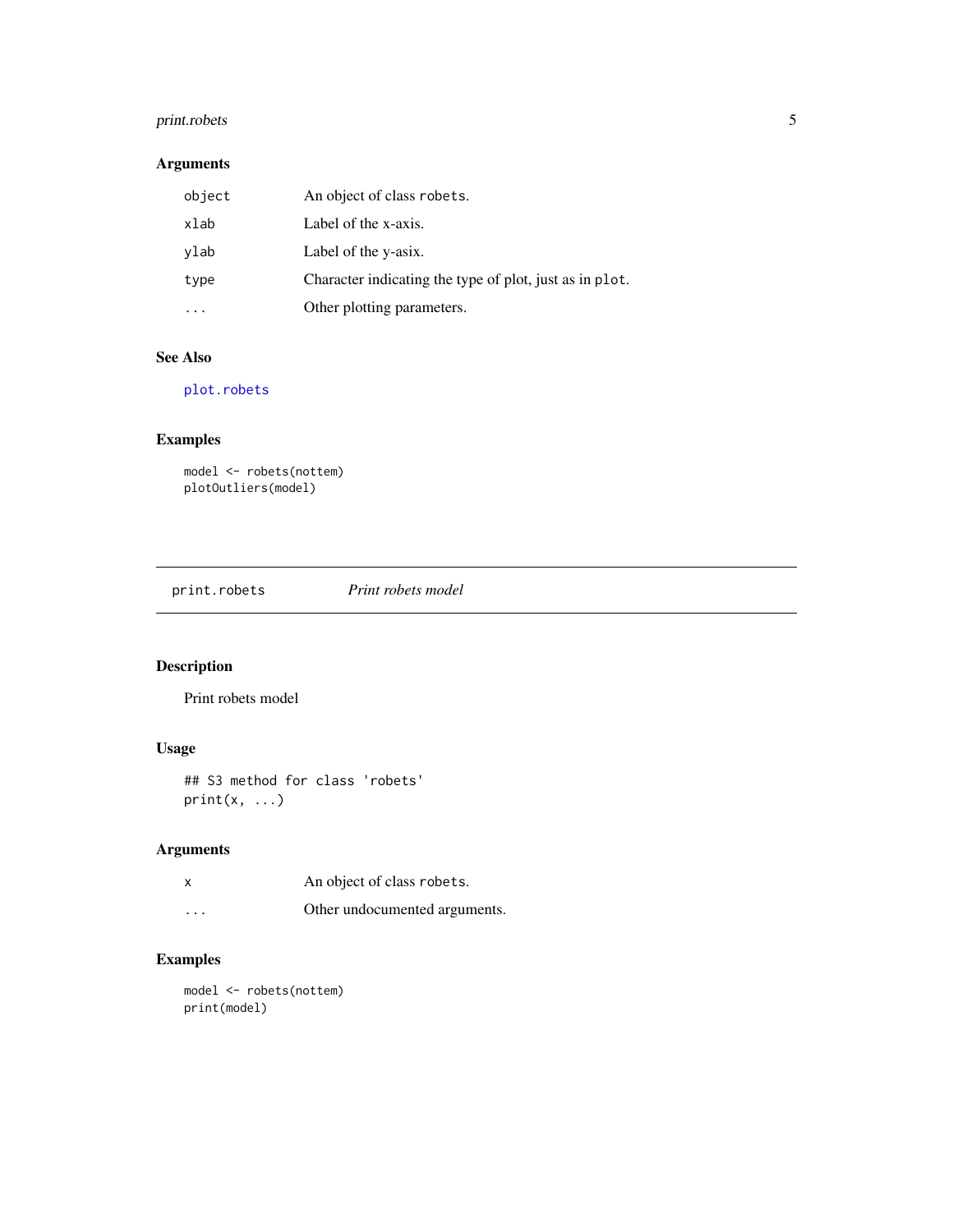#### <span id="page-5-1"></span><span id="page-5-0"></span>Description

Returns robets model applied to y.

#### Usage

```
robets(y, model = "ZZZ", damped = NULL, alpha = NULL, beta = NULL,gamma = NULL, phi = NULL, additive.only = FALSE, lambda = NULL,
 lower = c(rep(1e-04, 3), 0.8), upper = c(rep(0.9999, 3), 0.98),
  opt.crit = c("roblik", "tau2", "lik", "mse", "amse", "sigma", "mae"),
  bounds = c("both", "usual", "admissible"), ic = c("robaicc", "robaic",
 "robbic", "aicc", "bic", "aic"), use.initial.values = TRUE,
 opt.initial.values = FALSE, rob.start.initial.values = TRUE,
 opt.sigma0 = FALSE, k = 3, nmse = 1, ...)
```
#### Arguments

| У             | a numeric vector or time series                                                                                                                                                                                                                                                                                                                                                                                                                                                                                                                                                                                                                                                                                                                                                                                                                       |
|---------------|-------------------------------------------------------------------------------------------------------------------------------------------------------------------------------------------------------------------------------------------------------------------------------------------------------------------------------------------------------------------------------------------------------------------------------------------------------------------------------------------------------------------------------------------------------------------------------------------------------------------------------------------------------------------------------------------------------------------------------------------------------------------------------------------------------------------------------------------------------|
| model         | A three-letter string indicating the method using the framework terminology of<br>Hyndman et al. (2008). The first letter denotes the error type ("A", "M" or<br>"Z"); the second letter denotes the trend type ("N","A" or "Z"); and the third<br>letter denotes the season type ("N","A","M" or "Z"). In all cases, "N"=none,<br>"A"=additive, "M"=multiplicative and "Z"=automatically selected. So, for ex-<br>ample, "ANN" is simple exponential smoothing with additive errors, "MAM" is<br>multiplicative Holt-Winters' method with multiplicative errors, and so on. It is<br>also possible for the model to be of class "robets", and equal to the output from<br>a previous call to robets. In this case, the same model is fitted to y without<br>re-estimating any smoothing parameters. See also the use . initial . values<br>argument. |
| damped        | If TRUE, use a damped trend. If NULL, both damped and non-damped trends<br>will be tried and the best model (according to the information criterion ic) will<br>be returned.                                                                                                                                                                                                                                                                                                                                                                                                                                                                                                                                                                                                                                                                          |
| alpha         | Value of alpha. If NULL, it is estimated.                                                                                                                                                                                                                                                                                                                                                                                                                                                                                                                                                                                                                                                                                                                                                                                                             |
| beta          | Value of beta. If NULL, it is estimated.                                                                                                                                                                                                                                                                                                                                                                                                                                                                                                                                                                                                                                                                                                                                                                                                              |
| gamma         | Value of gamma. If NULL, it is estimated.                                                                                                                                                                                                                                                                                                                                                                                                                                                                                                                                                                                                                                                                                                                                                                                                             |
| phi           | Value of phi. If NULL, it is estimated.                                                                                                                                                                                                                                                                                                                                                                                                                                                                                                                                                                                                                                                                                                                                                                                                               |
| additive.only | If TRUE, will only consider additive models. Default is FALSE.                                                                                                                                                                                                                                                                                                                                                                                                                                                                                                                                                                                                                                                                                                                                                                                        |
| lambda        | Box-Cox transformation parameter. Ignored if NULL. Otherwise, data trans-<br>formed before model is estimated. When lambda=TRUE, additive.only is set<br>to FALSE.                                                                                                                                                                                                                                                                                                                                                                                                                                                                                                                                                                                                                                                                                    |
| lower         | Lower bounds for the parameters (alpha, beta, gamma, phi)                                                                                                                                                                                                                                                                                                                                                                                                                                                                                                                                                                                                                                                                                                                                                                                             |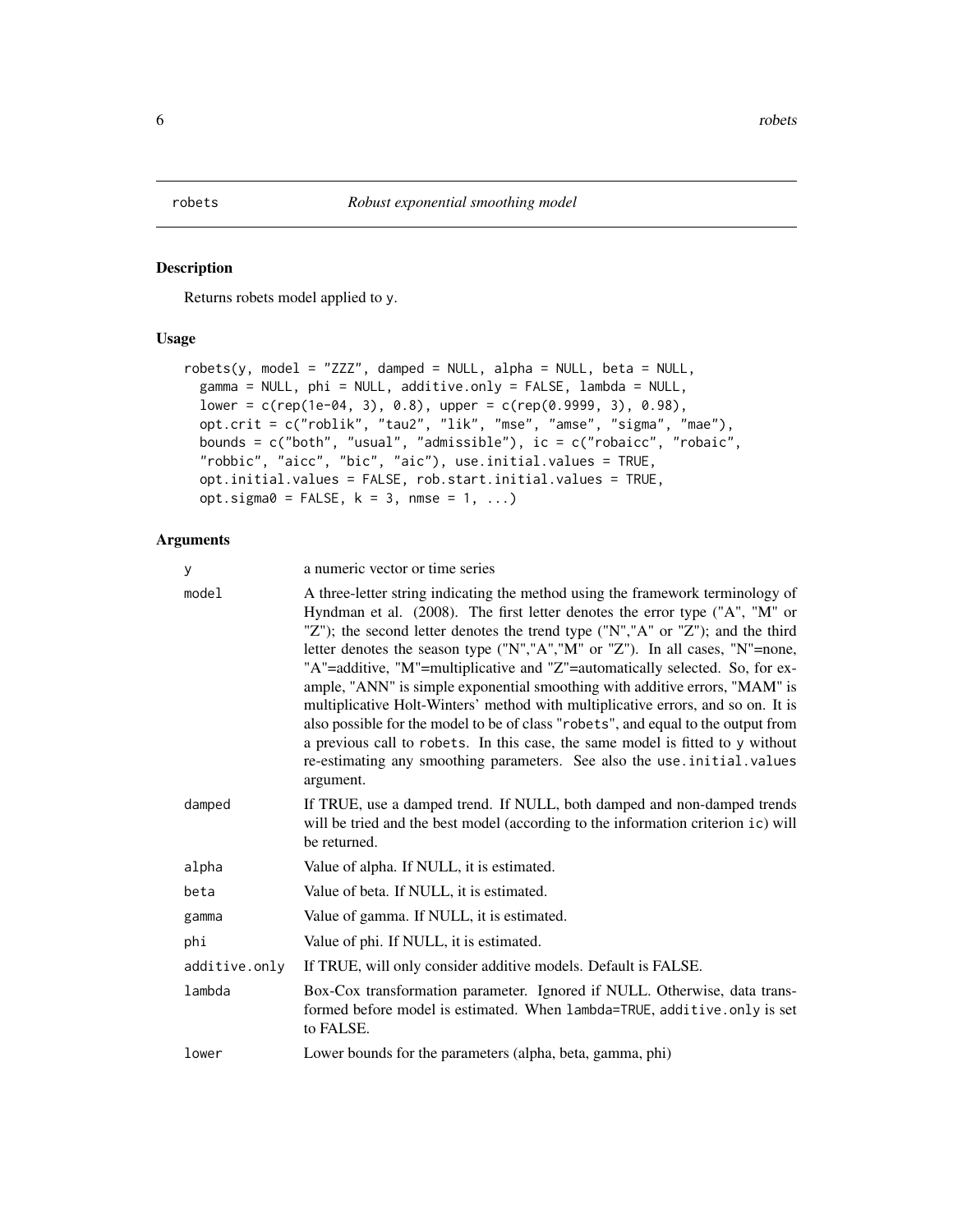#### <span id="page-6-0"></span>robets 7

| upper                    | Upper bounds for the parameters (alpha, beta, gamma, phi)                                                                                                                                                                                                                                                                       |
|--------------------------|---------------------------------------------------------------------------------------------------------------------------------------------------------------------------------------------------------------------------------------------------------------------------------------------------------------------------------|
| opt.crit                 | Optimization criterion. One of "roblik" (Robust Log-likelihood, default), "tau2"<br>(Tau squared error of the residuals), "mse" (Mean Square Error), "amse" (Av-<br>erage MSE over first nmse forecast horizons), "sigma" (Standard deviation of<br>residuals), "mae" (Mean of absolute residuals), or "lik" (Log-likelihood).  |
| bounds                   | Type of parameter space to impose: "usual" indicates all parameters must lie<br>between specified lower and upper bounds; "admissible" indicates parameters<br>must lie in the admissible space; "both" (default) takes the intersection of these<br>regions.                                                                   |
| ic                       | Information criterion to be used in model selection.                                                                                                                                                                                                                                                                            |
| use.initial.values       |                                                                                                                                                                                                                                                                                                                                 |
|                          | If TRUE (default) and model is of class "robets", then the initial values in the<br>model are also not re-estimated.                                                                                                                                                                                                            |
| opt.initial.values       |                                                                                                                                                                                                                                                                                                                                 |
|                          | If FALSE (default) a robust heuristic is used for chosing the initial values. If<br>TRUE the initial values are part of the problem to optimize opt.crit. Neglected<br>if use. initial. values is TRUE and model is of class "robets".                                                                                          |
| rob.start.initial.values |                                                                                                                                                                                                                                                                                                                                 |
|                          | If TRUE (default) the initial values are computed via the robust heuristic de-<br>scribed in Crevits and Croux (2016). If FALSE the initial values are computed<br>via the same heuristic as in Hyndman et al. (2008). The initial values computed<br>with these methods are further optimized if opt. initial. values is TRUE. |
| opt.sigma0               | If FALSE (default) sigma0 is equal to the value computed together with the other<br>initial values via a heuristic. If TRUE sigma0 is included as a variable in the<br>optimization problem. It is not recommended to set opt. sigma0 = TRUE.                                                                                   |
| k                        | Value of $k$ in forecasting equations. $k=3$ is default. If NULL, $k$ is included as a<br>variable in the optimization problem. It is not recommended to set $k = NULL$ .                                                                                                                                                       |
| nmse                     | Number of steps for AMSE (1<=nmse<=30), nmse=1 is default.                                                                                                                                                                                                                                                                      |
| $\cdots$                 | Other undocumented arguments.                                                                                                                                                                                                                                                                                                   |

#### Details

The code is an extended version of the code of the function ets of the package forecast of Hyndman and Khandakar (2008). The methodology is an extended version of Gelper et al. (2008). In Crevits and Croux (2016) the methodology of robets is described in full.

#### Value

An object of class "robets".

#### Author(s)

Ruben Crevits, <ruben.crevits@kuleuven.be>, <https://rcrevits.wordpress.com/research>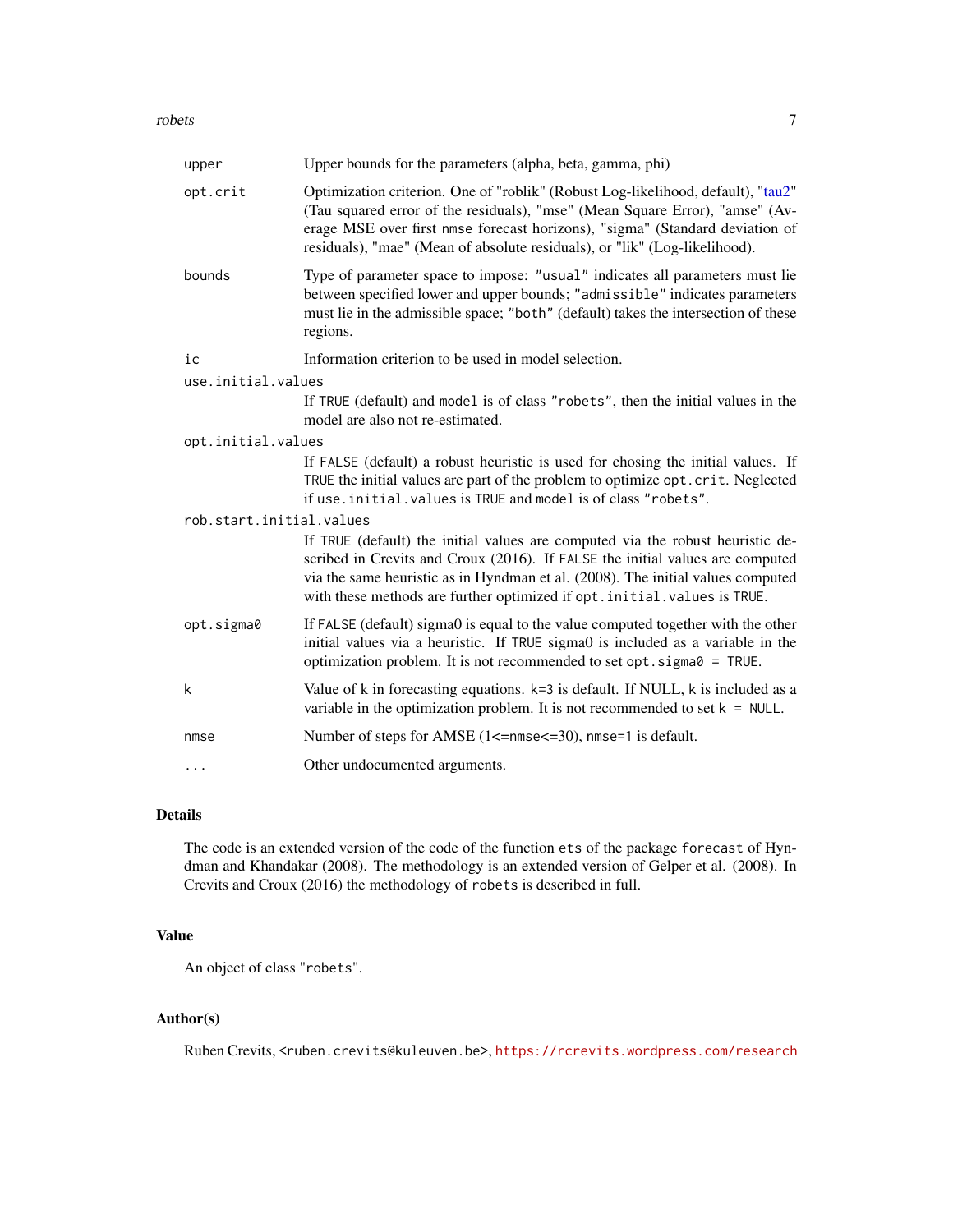#### <span id="page-7-0"></span>References

Crevits, R., and Croux, C (2016) "Forecasting with Robust Exponential Smoothing with Damped Trend and Seasonal Components".*Working paper*. [https://doi.org/10.13140/RG.2.2.11791.](https://doi.org/10.13140/RG.2.2.11791.18080) [18080](https://doi.org/10.13140/RG.2.2.11791.18080)

Gelper S., Fried R. and Croux C. (2010) "Robust Forecasting with Exponential and Holt-Winters Smoothing".*Journal of Forecasting*, 29, 285-300. <https://doi.org/10.1002/for.1125>

Hyndman, R. J., and Khandakar, Y (2008) "Automatic time series forecasting: The forecasting package for R".*Journal of Statistical Software* 27(3). <https://doi.org/10.18637/jss.v027.i03>

#### See Also

[forecast.robets,](#page-1-1) [plot.robets,](#page-3-2) [plotOutliers,](#page-3-1) [tau2,](#page-8-1) [ets](#page-0-0)

#### Examples

```
library(forecast)
model <- robets(nottem)
plot(forecast(model))
```
summary.robets *Summary robets model*

#### Description

Summary robets model

#### Usage

```
## S3 method for class 'robets'
summary(object, ...)
```
#### Arguments

| object   | An object of class robets.    |
|----------|-------------------------------|
| $\cdots$ | Other undocumented arguments. |

#### Value

A number of training set error measures: ME (mean error), RMSE (root mean squared error), MAE (mean absolute error), MPE (mean percentage error), MAPE (mean absolute percentage error), MedianE (median error), RTSE (root tau squared error), RTSPE (root tau squared percentage error).

#### Examples

```
model <- robets(nottem)
summary(model)
```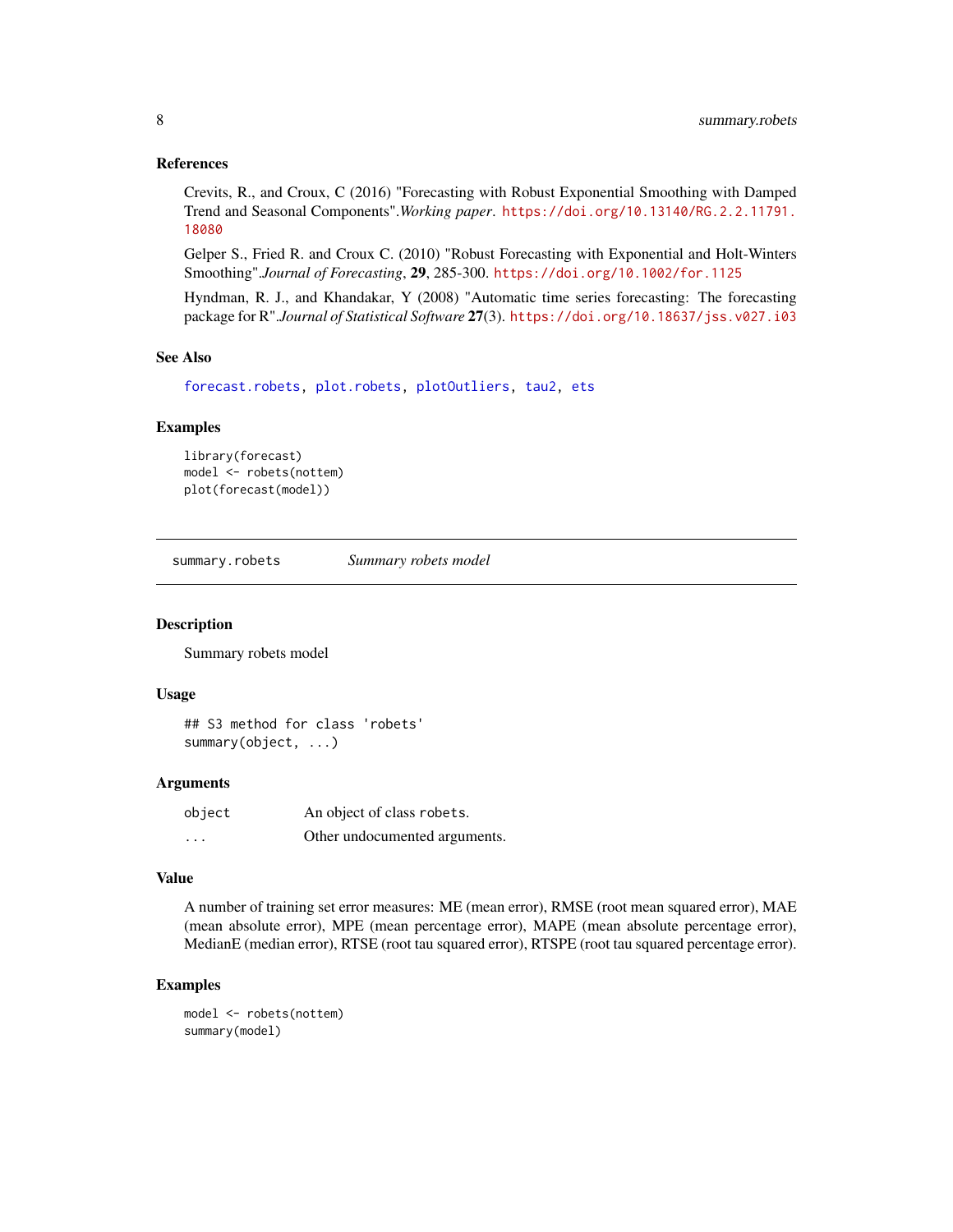<span id="page-8-1"></span><span id="page-8-0"></span>

#### Description

The tau2-estimator is a robust measure of the scale. The exact formula of the estimator is in Crevits and Croux (2016), equation 3.10.

#### Usage

tau2(x)

#### Arguments

x A vector of residuals.

#### Value

The tau2 estimate of scale.

#### References

Crevits, R., and Croux, C (2016) "Forecasting with Robust Exponential Smoothing with Damped Trend and Seasonal Components".*Working paper*. [https://doi.org/10.13140/RG.2.2.11791.](https://doi.org/10.13140/RG.2.2.11791.18080) [18080](https://doi.org/10.13140/RG.2.2.11791.18080)

#### Examples

```
set.seed(100)
e <- 10*rnorm(100)
mse \leq mean(e^2)
tse \leftarrow \text{tau}(e)
```